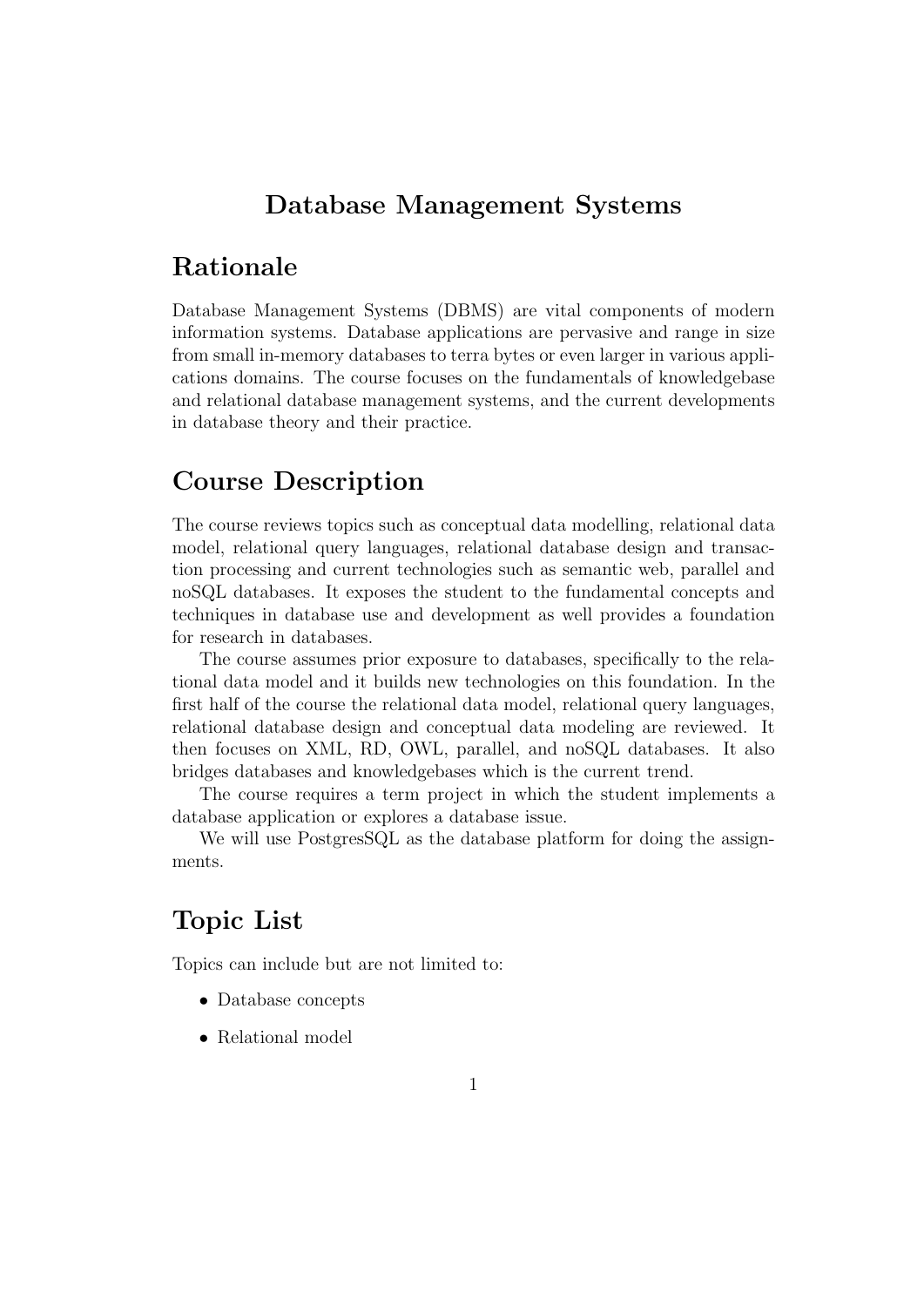- Relational query languages
	- Relational Algebra and Calculus
	- Datalog
	- SQL
	- QBE
- Triggers
- Embedded SQL
- Recursion
- Web database programming
- Conceptual data modeling
- $E/R$  data model
- OO data model
- Relational database design
	- Normal Forms (NF)
	- $-1-4NF$
	- Lossless join decomposition
- XML, XPath and XQuery
- Ontology and Data Model
- Semantic Web
- RDF, RDF Schema, and OWL
- Storage and indexing
- Query processing and optimization
- Parallel and distributed databases
- NoSQL databases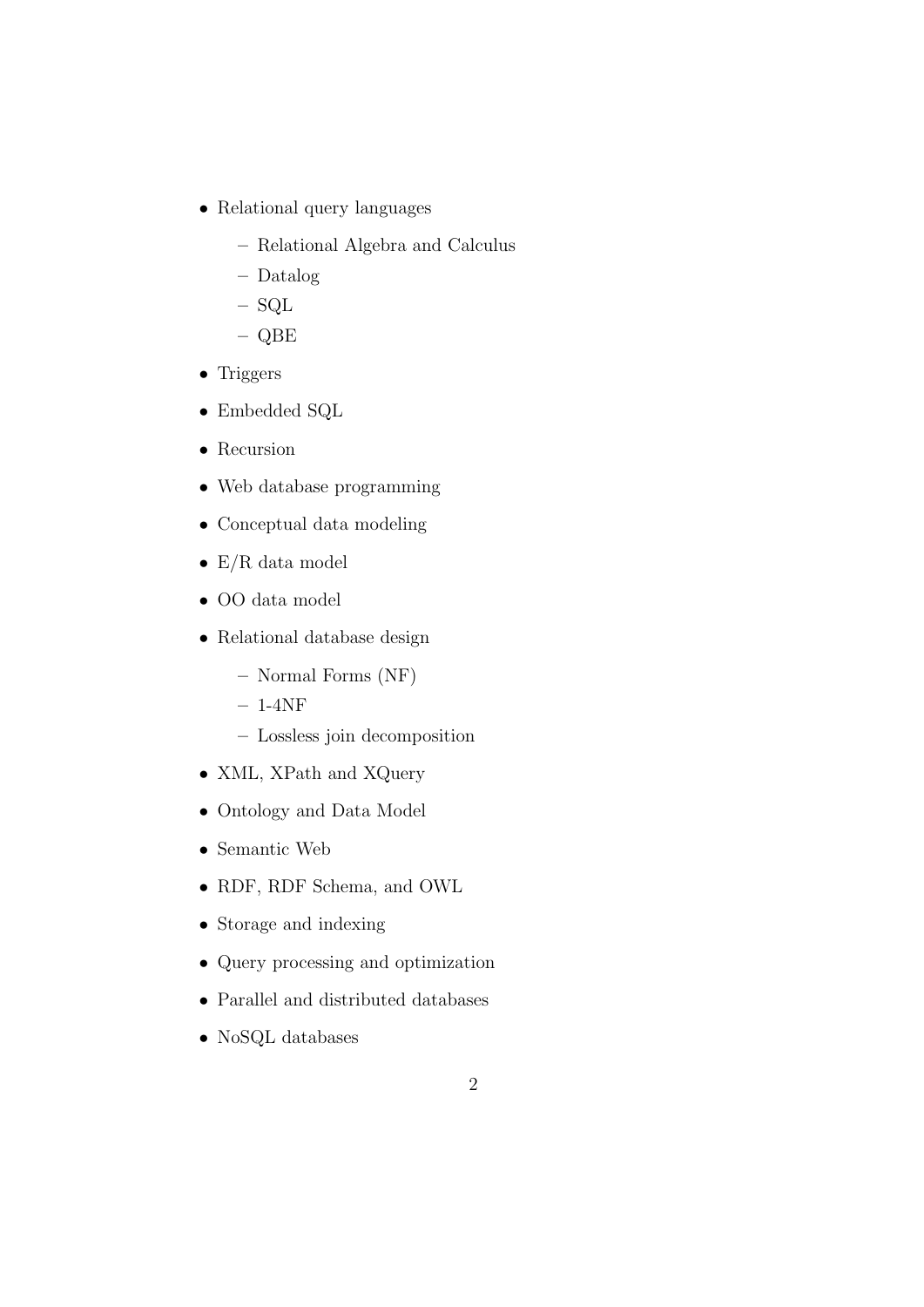- Transaction processing and database recovery
- Database security
- Current developments in knowledgebase
- Big data and Hadoop.

# Learning Goals

The course content is balanced on theory and practice, the course aims at achieving the following learning outcomes:

- An appreciation of pervasive use of Knowledgebase and DBMS in different application domains
- Skill for developing database applications
- Skills for devising data models and query languages
- Skills for developing web database applications
- Learning storage and indexing of data
- Learning transaction processing and database recovery
- Learning knowledge representation and semantic web technologies
- Skills to integrate knowledge to databases

#### Assessment

Class participations, discussions and attendance are a critical component of the course and accounts 10

Written assignments will provide the students the opportunity to appreciate the theoretical underpinnings of the databases systems and comprise 20% of the term grade. These are on data modeling (Entity/Relationship data model), query languages (Relational Algebra and Relational Calculus), database design, and Resource Definition Framework or Ontology Web Language for knowledge representation.